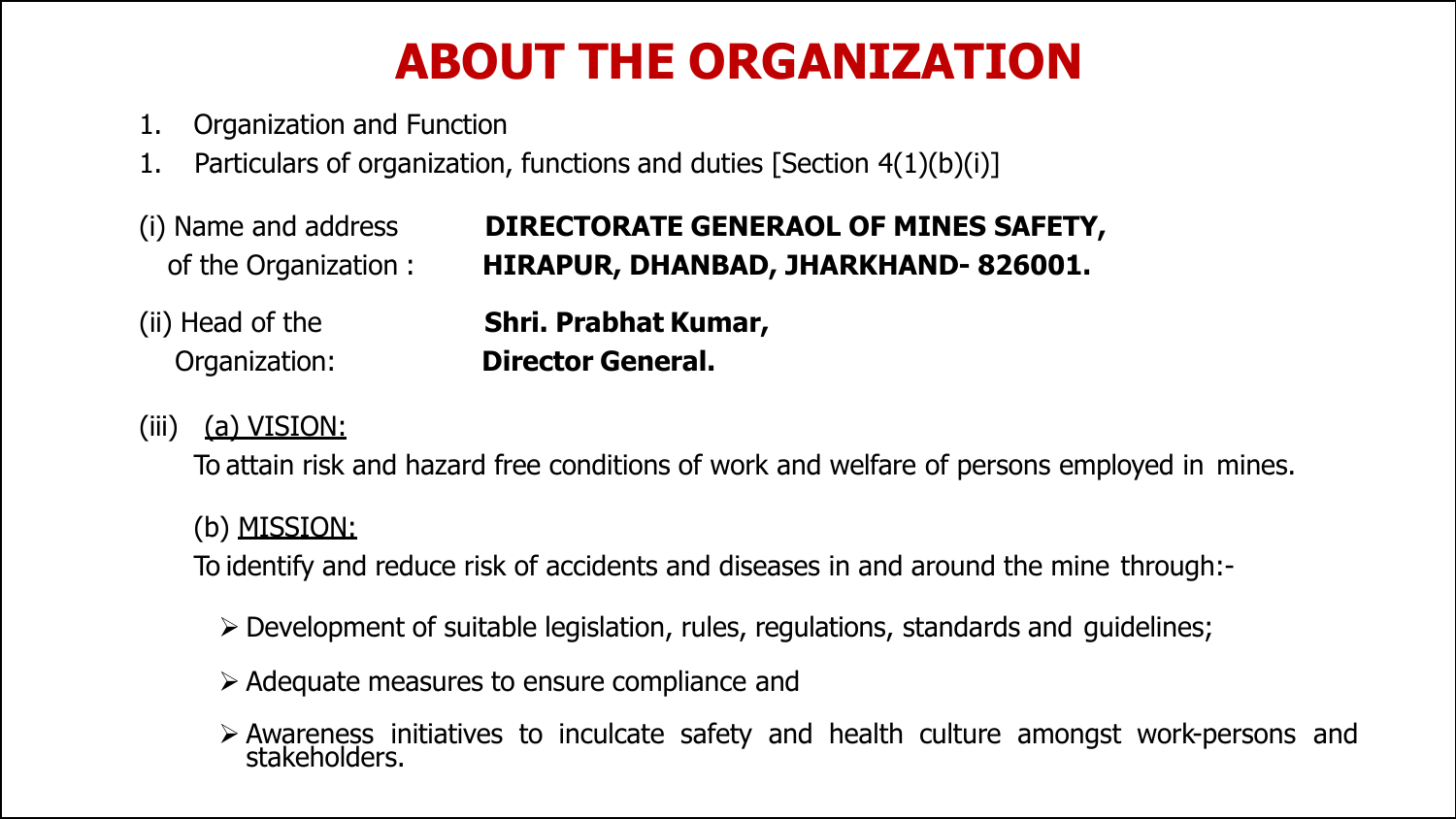# **FUNCTION & DUTIES**

#### (iv) FUNCTION AND DUTIES:

- $\triangleright$  Inspections of Mines and Investigation into Accidents, Dangerous Occurrences and Complaints
- $\triangleright$  Granting of Permissions, Exemptions, Relaxations, Approvals under different Regulation & Rules framed under the Mines Act,1952
- $\triangleright$  Development of Standards and updating Safety Legislation
- $\triangleright$  Conduct of Statutory Examinations and Grant of Certificates
- $\triangleright$  Safety Promotional Initiatives:
	- $\checkmark$  Organization of  $-$ 
		- **•** Conference on Safety in Mines
		- **National Safety Awards**
		- **Safety Weeks & Campaigns**
	- $\checkmark$  Promoting Safety education and awareness programmes, Workers' participation in safety management through
		- **EXECUTE:** Workmen's inspector,
		- safety committee &
		- tripartite reviews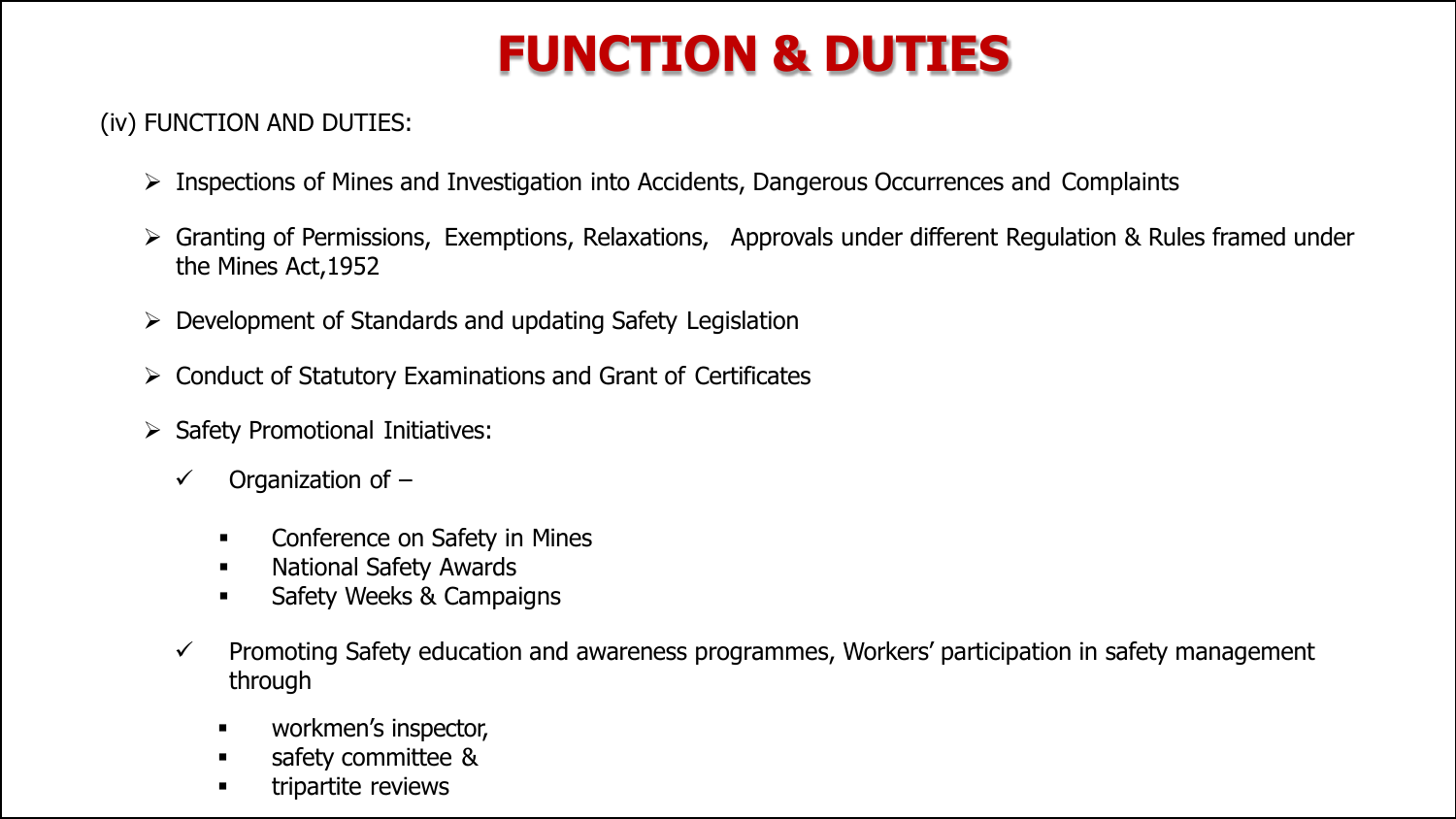### **ORGANIZATION CHART**

(V) ORGANIZATION CHART